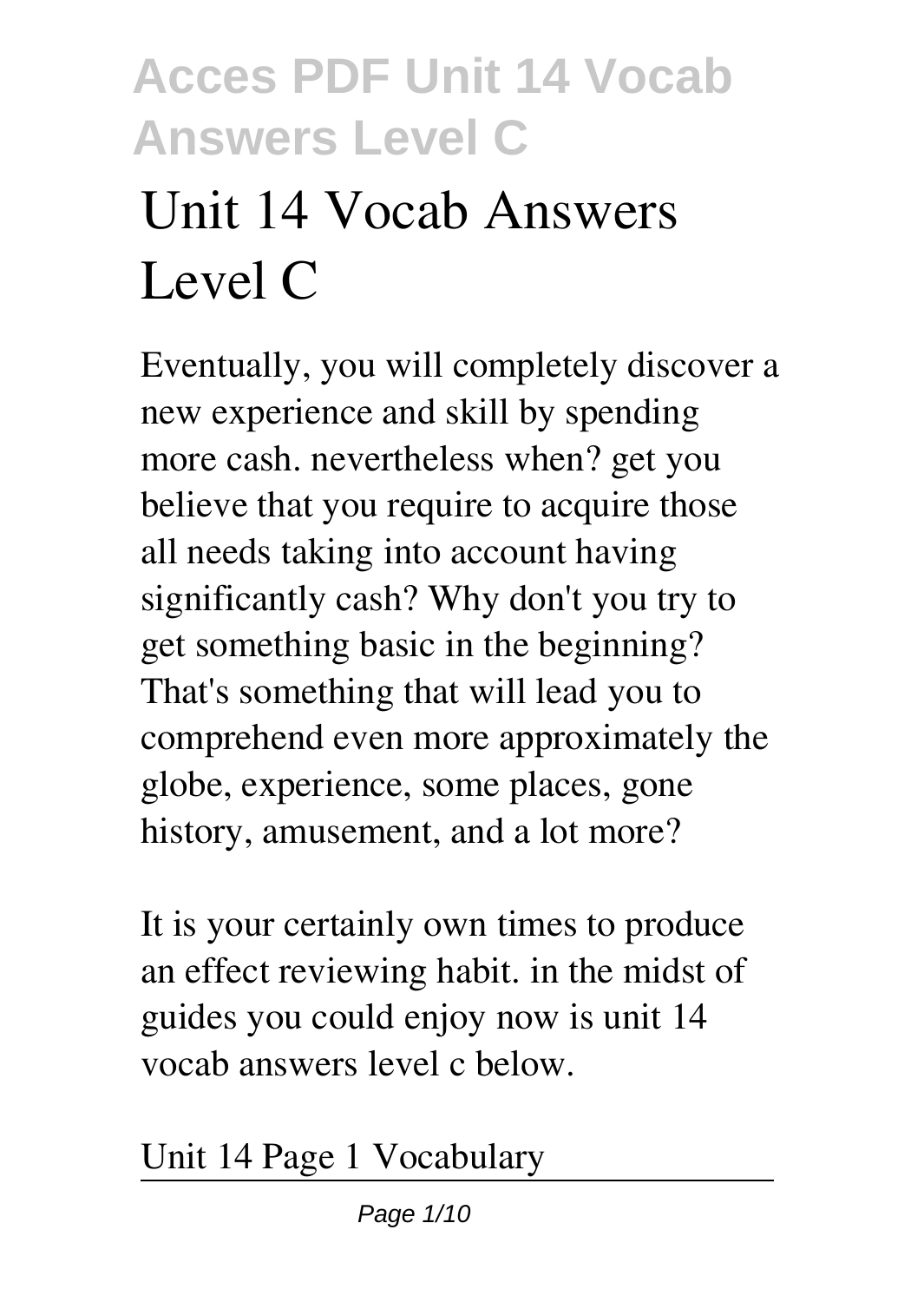Signing Naturally Unit 14 Vocabulary (Updated/Shorter Version)*Vocab Sadlier Level B Unit 14* Cambridge Vocabulary For IELTS Unit 14 Jobs Unit 14 English Vocabulary in use Unit-14 Vocabulary Test Vocabulary Sadlier Level C Unit 14 Vocab Unit 14

Vocab Level D Unit 14 Video**Vocabulary Level B Unit 14 Intro** *Level G Unit 14 Vocab Presentation* IELTS Vocab Unit 14 Urbanisation

Talk about weather conditions.*Level B Vocabulary Workshop Answers - Oxford Sadlier Level B Answers*

Unit 17 Vocabulary List Page 1*TOEFL Reading Skill 2: Guess Vocabulary from Context with Jay!* **Vocabulary Workshop Answer Key -Level C,D,E,F,G,H-***Vocabulary DRIVING and TRAFFIC (Lesson 12) Interchange 3 unit 14 Vocabulary in Context Lesson 11* Urbanization and the future of cities -Page 2/10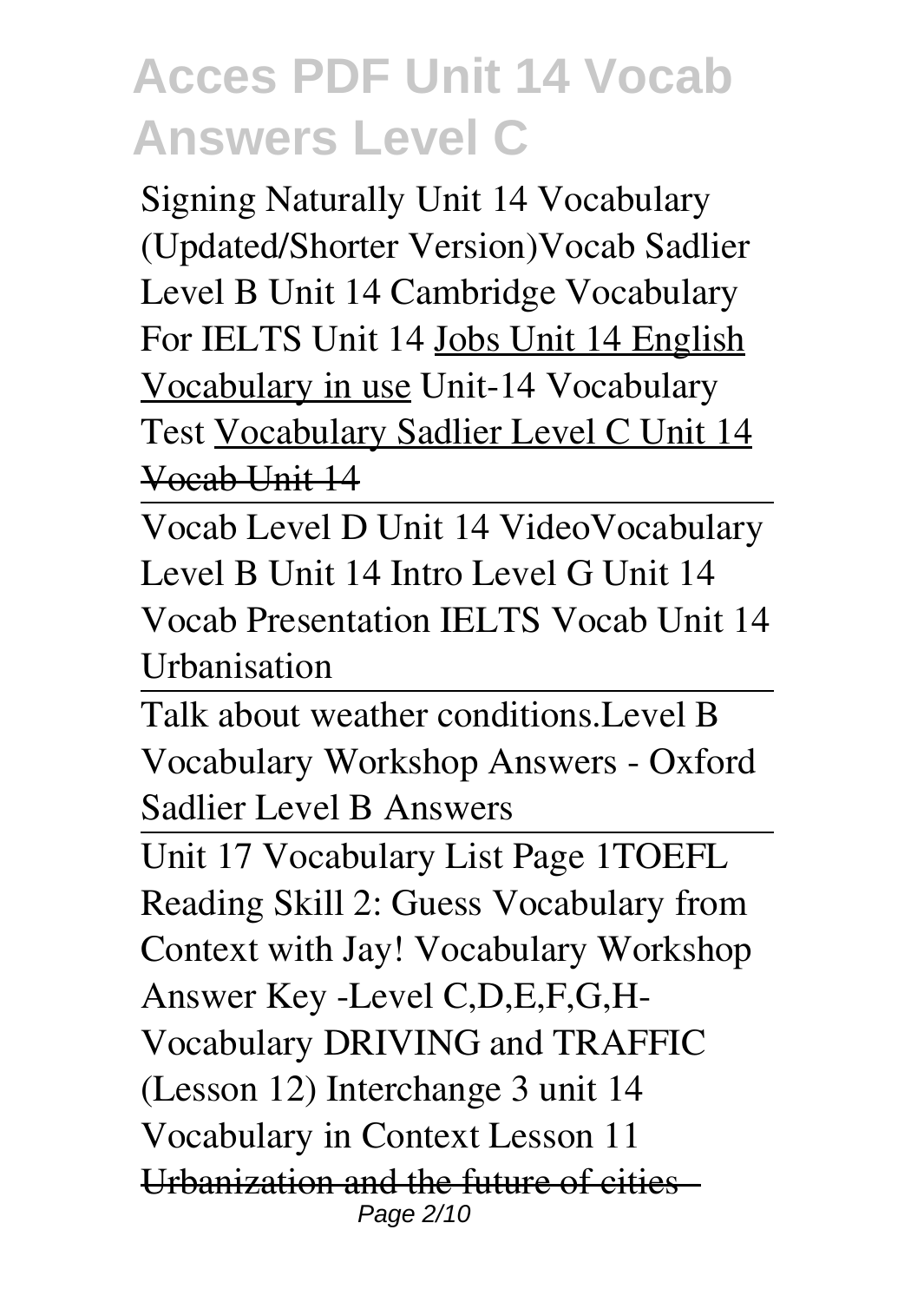#### Vance Kite Cambridge Vocabulary For IELTS 14AAudio

Vocabulary Level C Unit 14 Intro ASL 2 UNIT 14 VOCABULARY**Signing Naturally Unit 14 Vocabulary Signed by Dr Wooten Vocabulary For IELTS - 14 Urbanization** *Unit 14 Illnesses 2 vocabulary lesson* Unit 14 Vocabulary *Sadlier Level C Unit 15* Unit 14 Vocab Answers Level Vocabulary Workshop Answers : Level C

Unit 14 Unit 14. Completing the Sentence. 1. gainsay. 2. coup. 3. pariah. 4.

consigned. 5. behemoth. 6. imminent. 7. febrile. Vocabulary Workshop Answers : Level G Unit 14 Unit 14. Completing the Sentence. 1. reconcile. 2. embroiled. 3. haphazard. 4. devitalized. 5. glib. 6. cornerstone. 7. pedigree.

Unit 14 Vocabulary Answers | voucherslug.co Page 3/10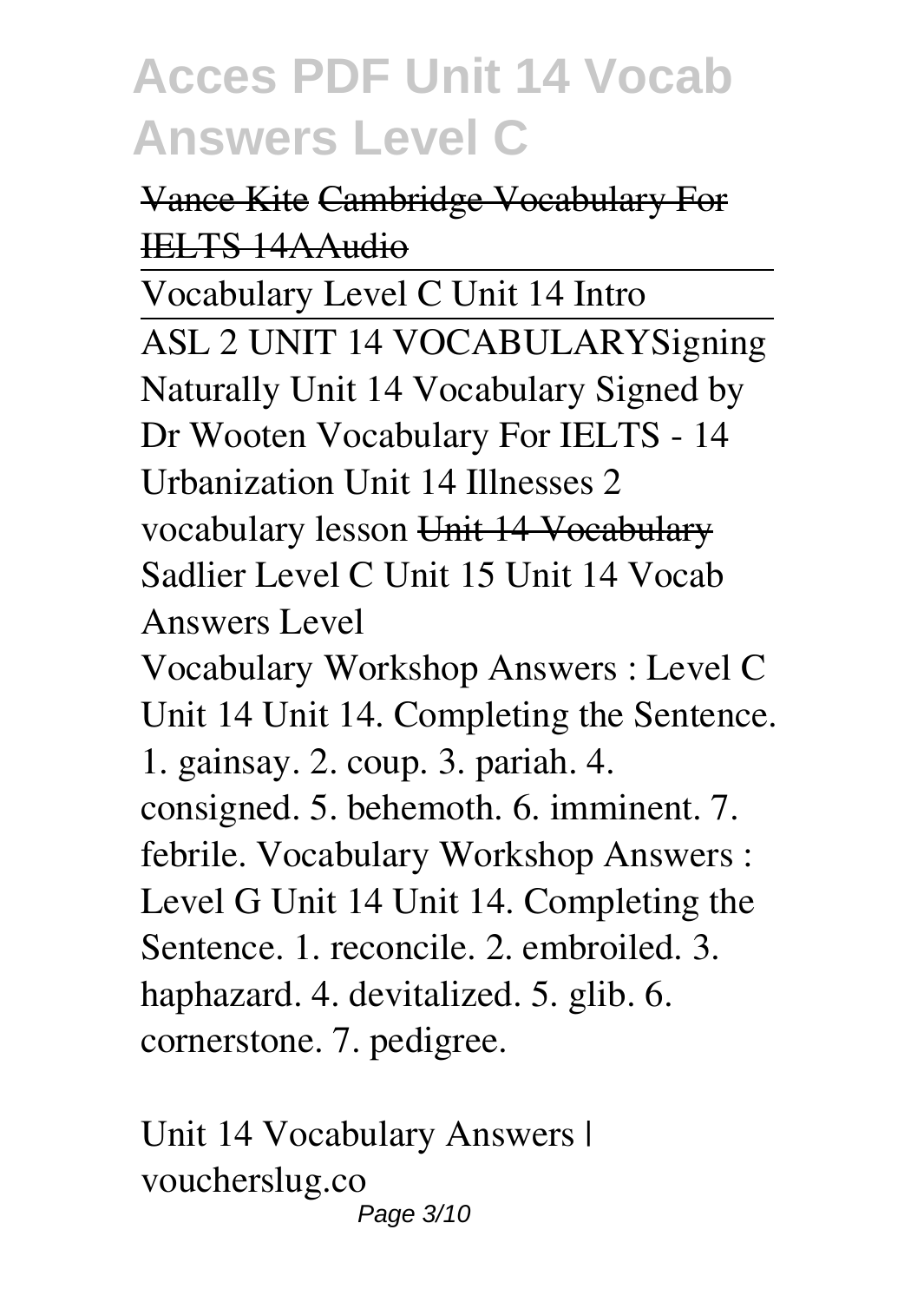UNIT 14: Completing the Sentence. 1. elucidate. 2. whetted. 3. droll. 4. magnanimous. 5. rescinded. 6. nondescript. 7. dissonant.

Vocabulary Workshop Answers : Level E Unit 14

Vocabulary Workshop Level E Unit 14 Answers. 70 terms. abigailalexander2. Vocabulary Workshop Level E Unit 6 Answers. 70 terms. tntnicholasg. Vocabulary Workshop Level D Unit 6 Answers. 70 terms. tanziemancini. Vocabulary Workshop Level E Unit 5 Answers. 70 terms. isaiahburns03. OTHER SETS BY THIS CREATOR.

Vocabulary Workshop Level D Unit 14 Answers Flashcards ...

Vocab Answers, Vocabulary Workshop Answers, Vocab Key, Sadlier, Sadlier Connect, Sadlier Vocabulary workshop Page 4/10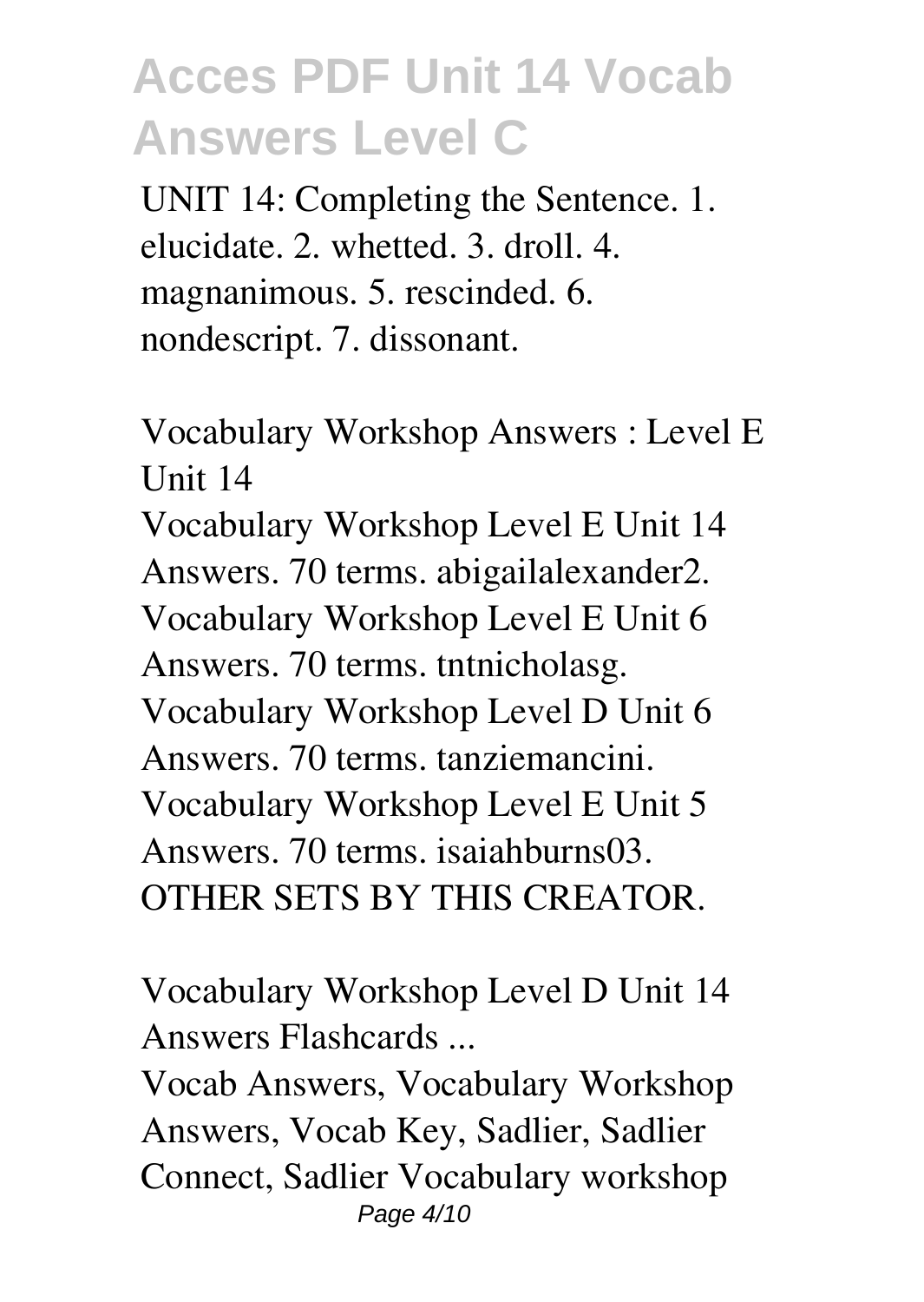#### Answers

Vocabulary Workshop Answers : Level C Unit 14 Unit 14 Answers. Completing the Sentence. 1. precocious. 2. extraneous. 3. obdurate. 4. inception. 5. amenable. 6. supplicate. 7. turgid.

Vocabulary Workshop Answers : Level F Unit 14

Gracie2262. Vocabulary Workshop - Level A - Unit 14 - Definitions. STUDY. PLAY. abstain. (v.) to stay away from doing something by one's own choice. accommodate. (v.) to do a favor or service for, help out; to provide for, supply with; to have space for; to make fit or suitable. allegiance.

Vocabulary Workshop - Level A - Unit 14 - Definitions ...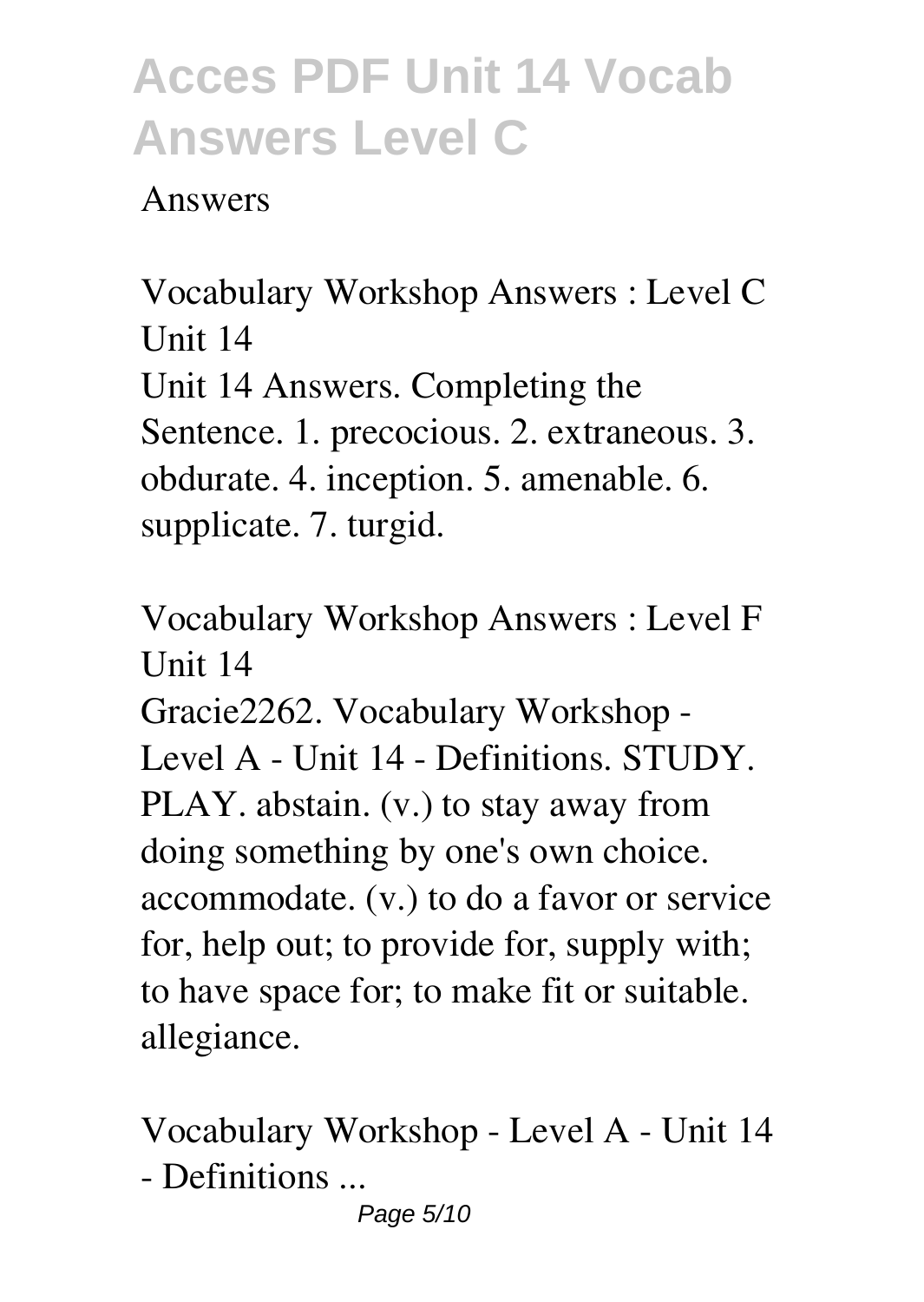Start studying Vocabulary workshop level h unit 14 completing the sentence. Learn vocabulary, terms, and more with flashcards, games, and other study tools.

Vocabulary workshop level h unit 14 completing the ...

Start studying Vocabulary Workshop Level E Unit 14 - Completing the Sentence. Learn vocabulary, terms, and more with flashcards, games, and other study tools.

Vocabulary Workshop Level E Unit 14 - Completing the ...

Start studying Sadlier Vocabulary Workshop Level D Unit 14. Learn vocabulary, terms, and more with flashcards, games, and other study tools.

Study Sadlier Vocabulary Workshop Level D Unit 14 ... Page 6/10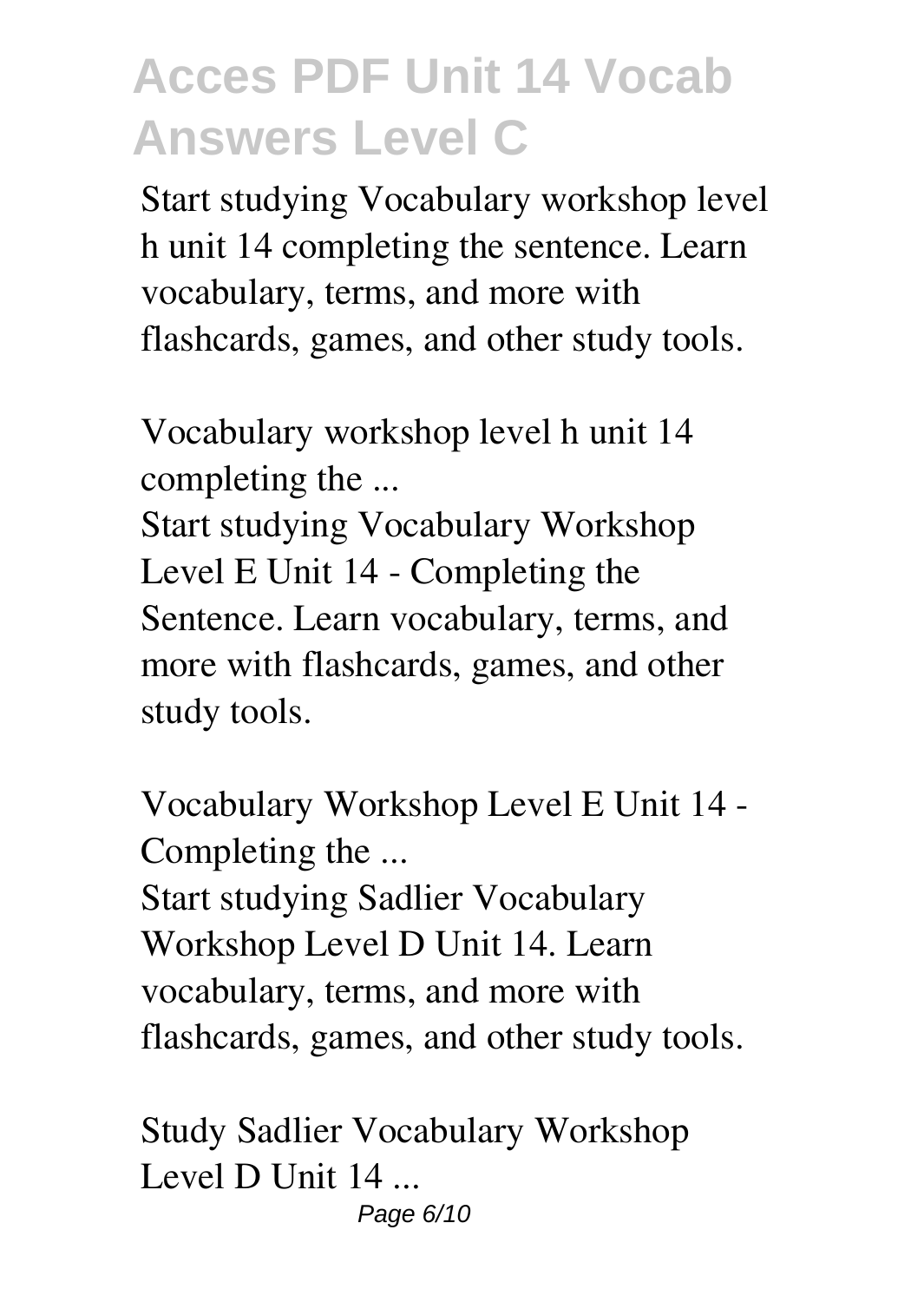Vocabulary Workshop Answers. Search this site. Welcome; Level A; Level B; Level C; Workbook Level D; ... Unit 1. Fill In The Blank 1 Famished 2 Libel 3 Expressly 4 Recede 5 Dispatch 6 Gainful 7 Instantaneous 8 Repast 9 Forsake 10 Ingenious 11 Denounced 12 Misgiving 13 Irked 14 Besiege 15 Inept 16 Compress 17 Douse 18 Oaf 19 Apparel 20 Immense ...

Level A - Vocabulary Workshop Answers - Google Sites

Answers for Level B. UNIT 1. Completing the Sentence. 1 recompense 2 germinate 3 interminable 4 barren 5 interrogate 6 vicious 7 adjacent 8 humdrum 9 trivial 10 alight 11 trickle 12 renovate 13 sullen 14 truce 15 resume 16 dynasty 17 insinuate 18 foretaste 19 disrupt 20 hurtle 1 recompense 2 humdrum 3 vicious 4 renovate 5 interrogate 6 ...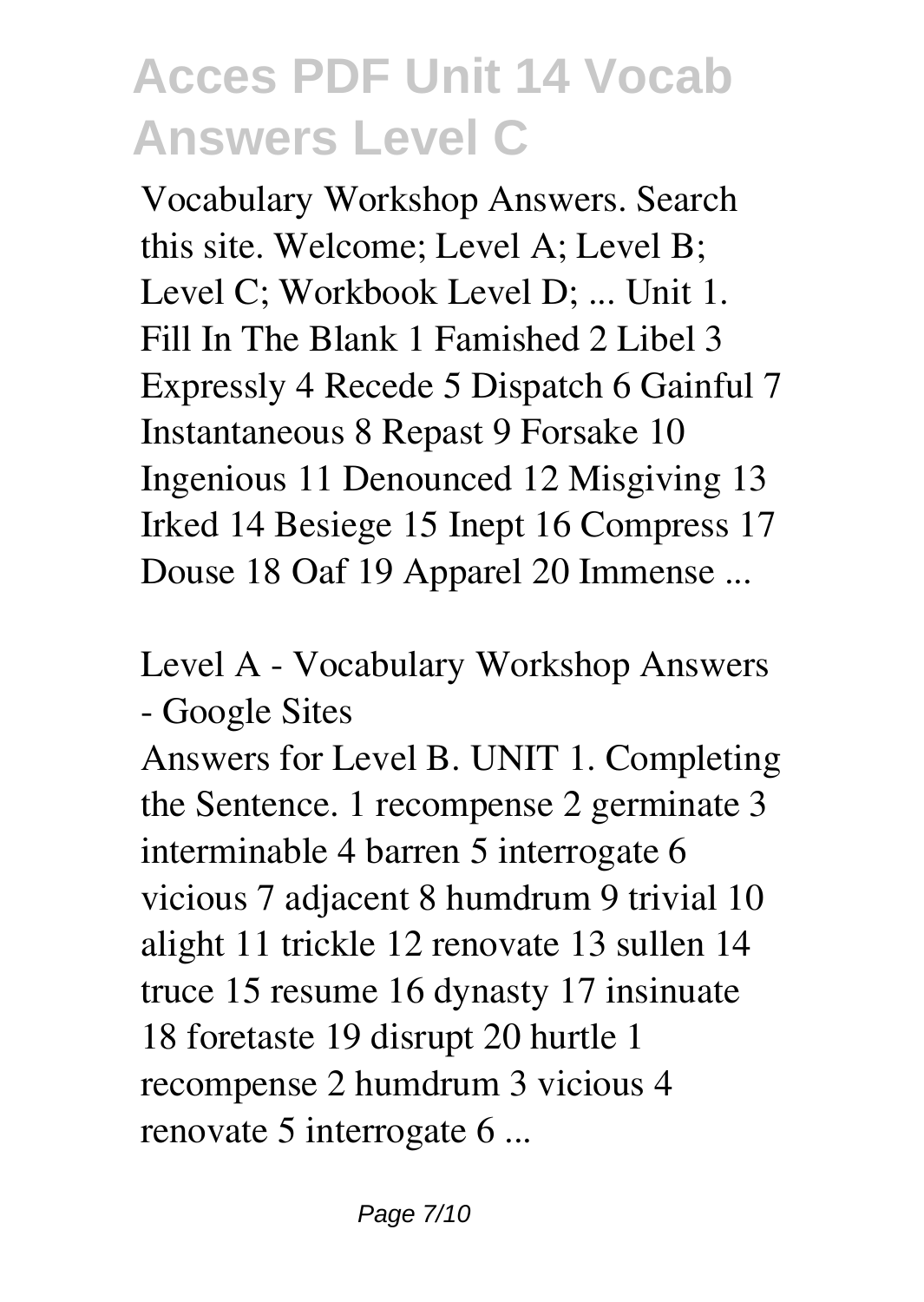Level B - Vocabulary Workshop Answers - Google Sites vocabulary-workshop-level-dunit-14-answers 1/1 Downloaded from voucherslug.co.uk on November 22, 2020 by guest Kindle File Format Vocabulary Workshop Level D Unit 14 Answers This is likewise one of the factors by obtaining the soft documents of this vocabulary workshop level d unit 14 answers by online.

Vocabulary Workshop Level D Unit 14 Answers | voucherslug.co Unit 14 Vocab Answers Level C Vocabulary Workshop Answers : Level E Unit 14 Gracie2262. Vocabulary Workshop - Level A - Unit 14 - Definitions. STUDY. PLAY. abstain. (v.) to stay away from doing something by one's own choice. accommodate. (v.) to do a favor or service for, help out; to provide Page 8/10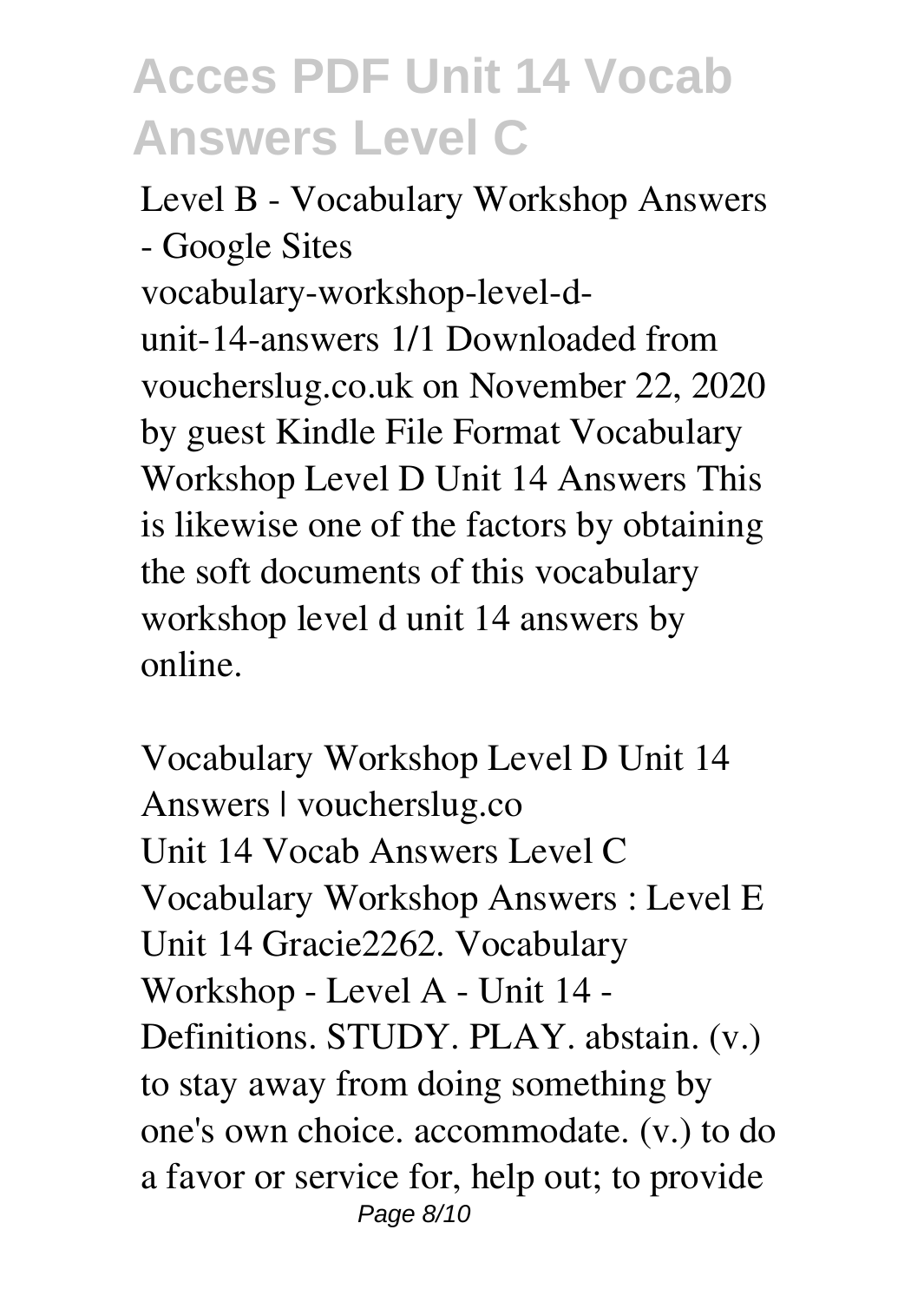for, supply with; to have space for; to Page 7/22

Unit 14 Vocab Answers Level C u1.sparksolutions.co Vocabulary Workshop Answers : Level D Unit 14 Vocab Workshop Level D Unit 14. 20 terms. C210762Carmouche. SHDHS Vocabulary Unit 14. 20 terms. stigallsarah. Vocab Unit 14 (Level D) 20 terms. Khiggins2901. Vocab Unit 14. 20 terms. Benjamin\_McQuinn. OTHER SETS BY THIS CREATOR. Credit Card Quiz Practice. 10 terms. friedrichj.

Vocab Level D Unit 14 Answers | voucherslug.co Vocab Sucks So Here's the Answers: Unit 7. Vocab Sucks So Here's the Answers This is for Vocab Level H Enriched Edition. Note: These may not be all correct but I am doing the best I can. Page 9/10